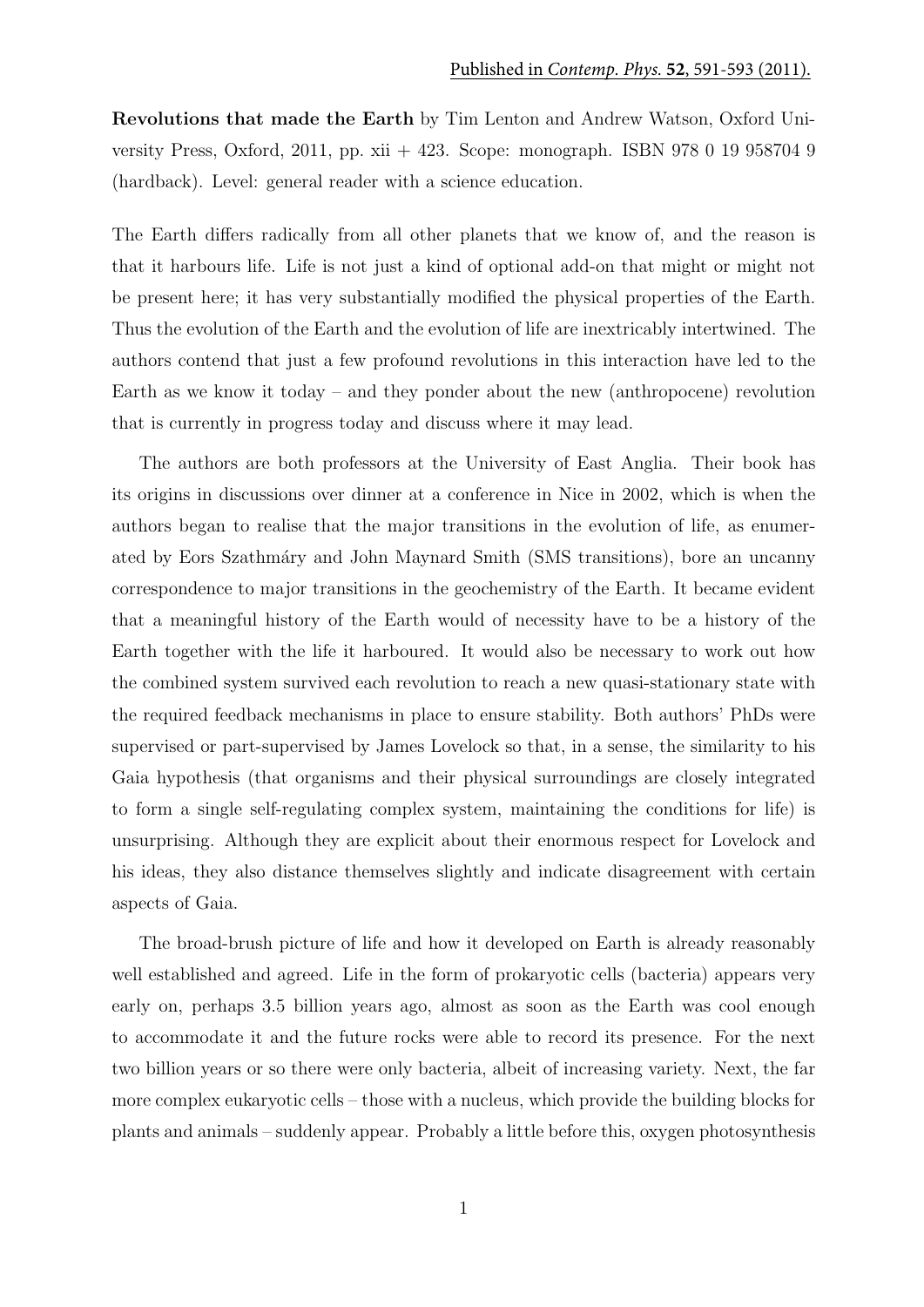evolves, and the growth and activity of cyanobacteria cause a huge increase in oxygen  $O<sub>2</sub>$ in the atmosphere. In the upper atmosphere, an ozone  $O_3$  layer is then formed, filtering out the harsh ultraviolet wavelengths from the sunlight and enabling life to colonise dry land. Once there were eukaryotic cells, multicellular organisms appeared with specialised cells, and ever more complicated creatures evolved. Humans are emphatically late-comers on the scene a mere one or two hundred thousand years ago.

The authors have nice ways of describing all this activity and development in their opening chapters, imagining first a sleeper awakening and wondering about their surrondings, and then considering "the view from above" in which a movie of the Earth is played backwards at a hundred million years per minute – enabling the whole history of the Earth to be viewed in a mere three quarers of an hour. They describe the series of changes the external observer would see, including the continents skating across the surface of the globe and eventually agglomerating to form Pangaea, the "snowball earth" episodes, the disappearance of life from the continents, the disappearance of oxygen from the atmosphere, the disappearance of the photosynthetic signature of life from the oceans, and the eventual disintegration of the Earth. Then they imagine replaying the movie forwards again, starting from the solar nebula stage and describing in more detail the formation of the solar system with its Earth, and the subsequent appearance of life on the latter. It is an appealing vision that dramatically summarises what is known, or suspected with high confidence. But, so far, nothing has been said about why things developed like that, or how life came to co-evolve with the Earth in the way it did. But the authors comment that it is life that plays the leading role in each of the revolutions.

What are the critical steps – the difficult (improbable) events that determined the pace of evolution? The authors discuss possible candidates. They start from the SMS transitions: (1) replicating molecules in compartments; (2) genes; (3) genetic code and prokaryotes (bacterial cells); (4) eukaryotes (cells with a nucleus, of which plants and animals are made); (5) sexual reproduction; (6) cell differentiation; (7) society; (8) selfaware observers. They also add an additional transition which they number as (3a) – oxygenic photosynthesis. If there is evidence that a step occurred more than once, then it can be assumed to be "not very difficult". After much discussion and logical argumentation, combining some of the SMS transitions that seem to be relatively easy, the authors settle on four (almost literally) Earth-shaking revolutions:

(a) Inception of life, including the genetic code, prokaryotes, anoxygenic photosynthesis,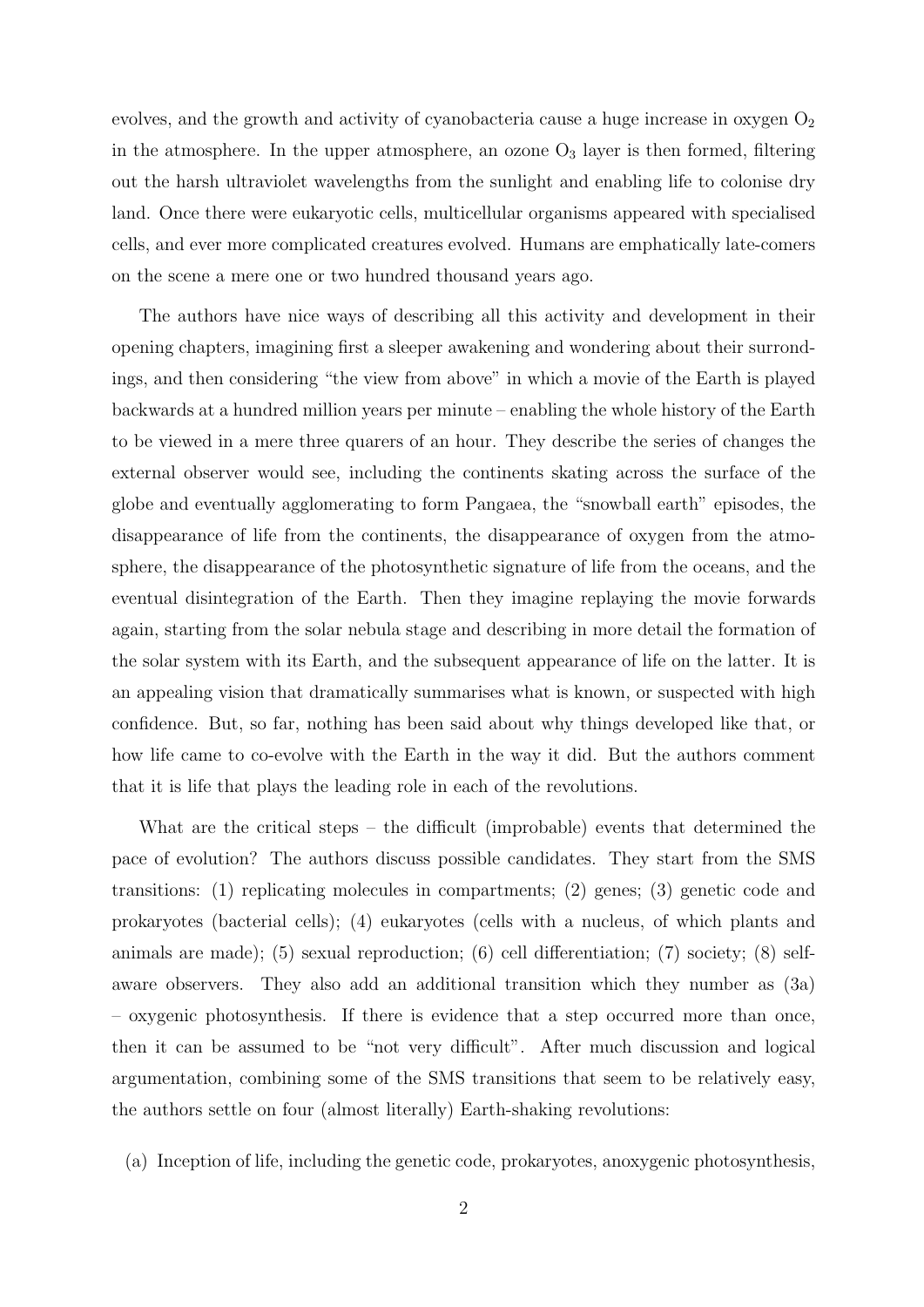and leading to a high-methane new stable state.

- (b) Oxygen, involving oxygenic photosynthesis, recycling of carbon and nitrogen, and leading to a new stable state with some oxygen in the atmosphere.
- (c) Complexity, arising via the eukaryotic cell and its genome, recycling of phosphorus as well as carbon and nitrogen, yielding a stable state atmosphere with an enormously increased oxygen content and low atmospheric  $CO<sub>2</sub>$ .
- (d) Humans, with language, agriculture, civilisation, and use of fossil fuels. Because the revolution has only just started, the new stable state (if any) is not yet known.

The stable states include within themselves gradual step-by-step evolution, but the authors argue that they are distinctly separated from each other because each of them must be preceded by a particularly improbable event.

All of this has obviously to be fitted within the Earth's habitable period. This started about 4.0 billion years ago and will last for another 0.5 billion years (if you are a pessimist) or perhaps 1.5 billion years (optimistic estimate). Of course the end of the habitable period may be brought forward or pushed back by mankind acting collectively, and these estimates make no allowance for that because they just consider the gradual increase in the solar output.

Although not the central theme of the book, the questions being considered bear heavily on the possibility of life elsewhere in the Universe: if any of the critical steps is too improbable, the likelihood of it also having happened somewhere else is correspondingly reduced. The tentative conclusion is that planets that have evolved prokaryotes, and reached stable steady states like that of the early Earth, may be quite common – but those with complex life like we have today are probably extremely rare.

The authors devote a whole chapter to "The origins of us", asking the question of what it is that sets us apart from our hominid ancestors and the rest of the living world. There is no single satisfactory answer, though the formative event was probably the development of natural language with a universal grammar, which underlies our culture and our capacities for abstract thought, planning, and technological innovation. The control of fire is surely significant too, though it seems clear the Homo erectus or another Homo species mastered this before Homo sapiens appeared on the scene. The first Homo sapiens seem to have appeared in East Africa about 200,000 years ago, already with a large cranial capacity.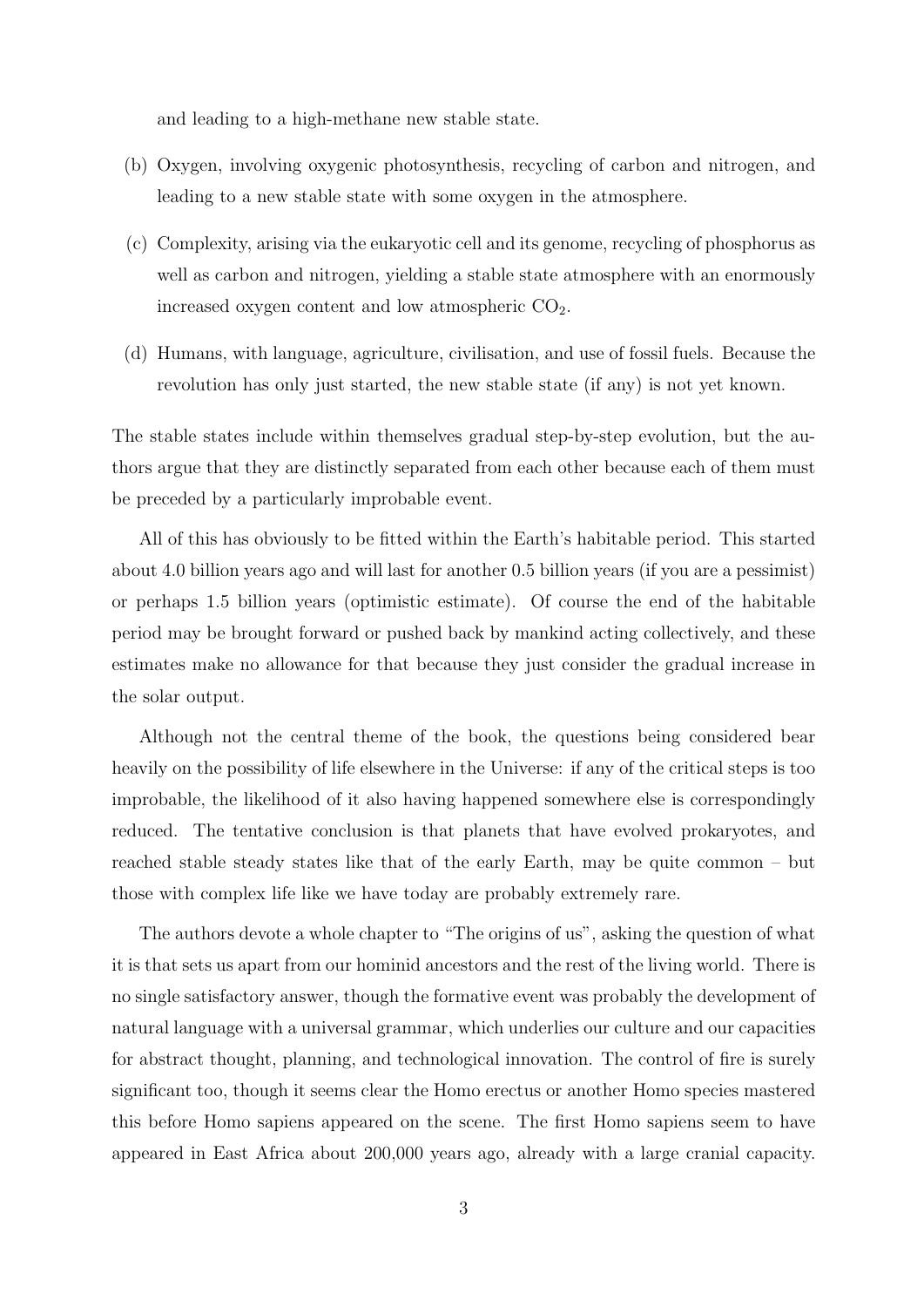Yet cultural features like trade, art, and ritual burying of the dead only appeared more recently, around 50,000 years ago. It seems evident that by one or two hundred thousand years ago the brain of Homo sapiens was not much different from the human brain of today, but it remains quite unclear why it should have been so seemingly over-designed for the needs of hunter/gatherers. Why should the brain already have evolved to the state where it was capable, in principle, of constructing the theories of quantum mechanics or general relativity, or appreciating Hamlet or the late Beethoven quartets? All one can guess is that it was the evolution of a general-purpose information-processing system that gave Homo sapiens a special advantage in terms of flexibility in responding to the unexpected – a brain that could be applied to almost anything.

So where do we go next? The anthropocene revolution, where it is one particular species (our own) that is changing the face of the Earth, has only just started. The authors consider two main scenarios by which life and humans might survive to enjoy the rest of the Earth's expected habitable period. The first one they characterise as "retreat", and involves a world with lower energy use, lower material consumption, and reduced population – with the noble long-term aim of sustainability for planet and people. They point out, however, that it is utterly unrealistic, hopelessly contrary to current trends, incompatible with what drives revolutionary change, and ultimately lacking in ambition.

The authors' second scenario is more optimistic and more exciting. They envisage a revolution into a high-energy, high-recycling, world that can support billions of people as part of a fully sustainable biosphere. They point to the huge amount of energy that is potentially available for human use, so that energy requirements as such should not be a problem. Recycling will be an absolute necessity, however, on account of the limited quantities of minerals and other materials essential for technology that are accessible in the Earth's crust. Increased recycling will of course require energy, but there will be plenty available from sustainable (especially solar) and long-term non-carbon (nuclear fission and fusion) sources. It will be necessary for us to wean ourselves off the use of fossil fuels, fast, in order to reduce global warming; it may even become possible and desirable to take active steps to reduce the  $CO<sub>2</sub>$  in the atmosphere, and realistic in the high-energy society that they envisage. Could this scenario come about? Well, maybe. It is certainly far more attractive than either retreat or the premature non-habitability of the Earth if it overheats, but a large measure of global agreement between humans will clearly be needed.